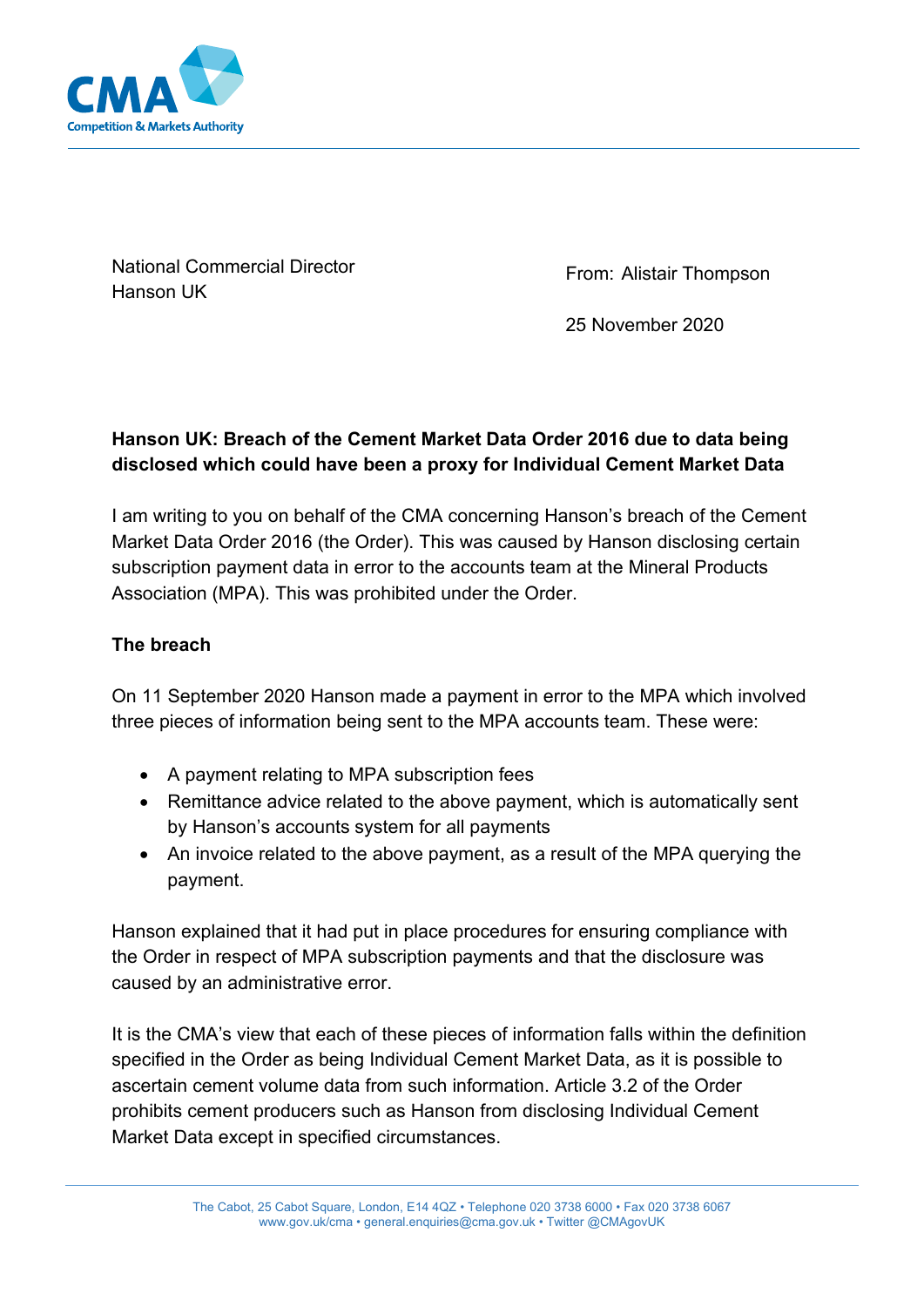The CMA therefore finds that Hanson has breached Article 3.2 of the Order by disclosing Individual Cement Market Data to the MPA.

# **The CMA's concerns**

The CMA put the prohibition on disclosing Individual Cement Market Data in place in 2016 to reduce the ability of cement producers to accurately predict their competitors' sales volumes. The CMA was concerned that subscription fees sent by a cement producer to the MPA could potentially be used by Board members of the MPA (the Board includes representatives of major cement producers), if these Board members could access the data, to calculate a cement producer's allocated share of the overall MPA Budget, and therefore reverse engineer sales volumes. This is because MPA subscription fees are calculated on a "tonnes delivered" basis.

Although prohibited data was provided to the MPA accounts team, we have been told that procedures within the MPA, and the prompt action taken by Hanson on becoming aware of the error, prevented further disclosure within the MPA. In particular, these procedures prevented disclosure of this information to MPA Board members, and therefore removed any risk of other cement producers having access to this data.

# **Hanson has taken voluntary action to prevent a recurrence**

I am pleased that Hanson has engaged with the CMA in relation to the error made, and has committed to taking the following action to ensure that a recurrence could not happen:

- The MPA subscription payment training has been repeated and undertaken by all relevant Hanson employees.
- A member of the Hanson Legal Department will be added to the list of the MPA's controlled persons to oversee compliance with the MPA process at all key times.
- A review of the accounts payable function has been undertaken and a dedicated person has been identified for the purpose of processing the subscription payments going forward. This person has also undertaken the MPA subscription process training.

### **CMA assessment and next steps**

Given the comprehensive nature of Hanson's approach to preventing a recurrence, the CMA does not consider it appropriate to take formal enforcement action at this time. The CMA will monitor Hanson's compliance closely in future.